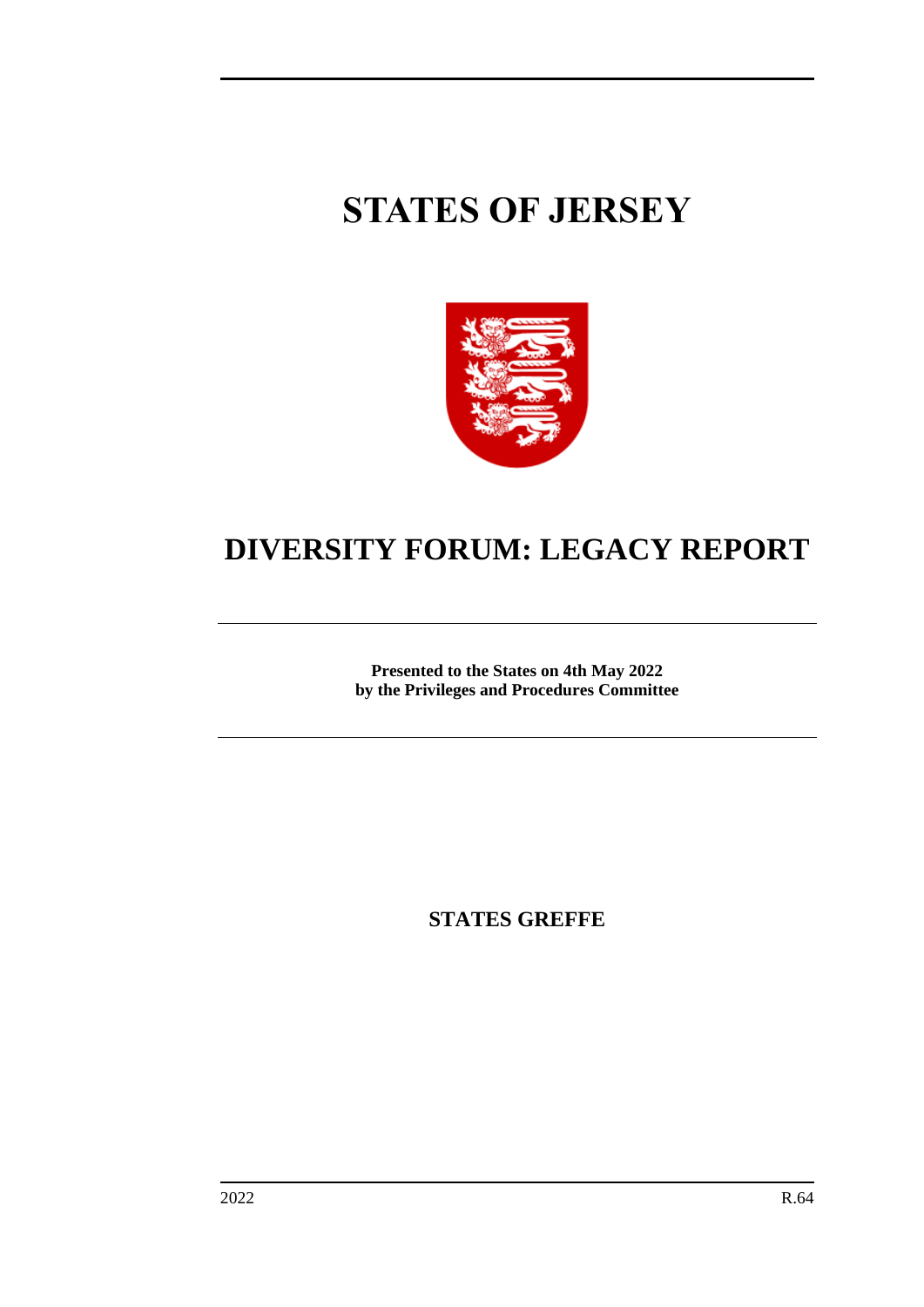#### **REPORT**

#### *Introduction*

1. The Diversity Forum was set up formally as a sub-committee of the Privileges and Procedures Committee (PPC) after the 2018 election. Its terms of reference are as follows:

> The Diversity Forum is working towards the aim of the States Assembly fully reflecting the population of Jersey and representing all of the communities and interests in the Island. It aims to increase public engagement in democratic processes, particularly in relation to underrepresented groups.

> The Diversity Forum is a Sub-Committee of the Privileges and Procedures Committee (PPC) and will assist PPC in ensuring that the support and facilities available for States Members, and the Assembly's framework of rules, encourage the development of a diverse and inclusive Assembly. The Diversity Forum will support PPC in its work to increase the diversity of candidates standing for election, to provide them with more assistance to stand, and in identifying and addressing the principal barriers to higher election turnout across the population; and it will support the Government to achieve its aim of removing barriers and promoting inclusion and equal opportunity for all.

> The Diversity Forum will take an evidence-based approach to its work, including benchmarking against international best practice.

2. The Forum is open to all members of the Assembly to join and currently comprises the following members:

> Deputy L.M.C. Doublet (Chair), Senator S.Y. Mézec, Connétable R. Vibert of St. Peter, Connétable R. Buchanan of St. Ouen, Connétable K. Shenton-Stone of St. Martin, Deputy C.F. Labey of Grouville, Deputy K. Morel of St. Lawrence, Deputy J.H. Perchard of St. Saviour, Deputy C.S. Alves of St. Helier, Deputy K. Pamplin of St. Saviour and Deputy I. Gardiner of St. Helier

3. The Forum held 15 formal meetings and one informal meeting during this Assembly term.

#### *Achievements*

- 4. The Forum's principal achievements during this term have been as follows:
	- Finalisation and publication of a [gender sensitive audit](https://statesassembly.gov.je/assemblyreports/2019/r.96-2019(re-issue).pdf) of the States Assembly
	- Making the Assembly's standing orders gender neutral
	- Finalisation of work to enable Members absent at the start of a sitting to be excused on the basis of 'parental responsibilities'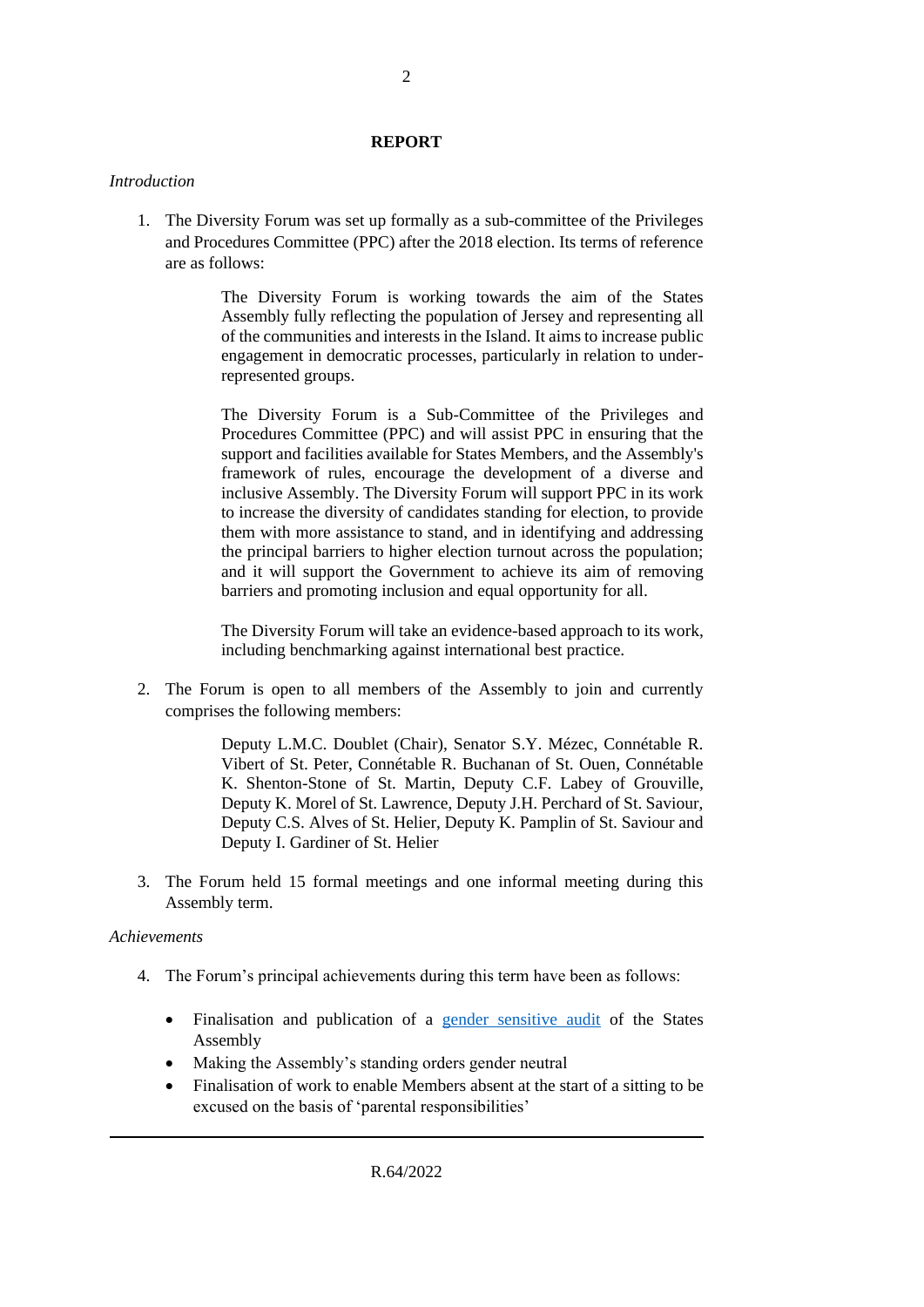- Organising a successful event in the Town Hall to promote civic participation
- Successfully ensuring that States Members come within the ambit of the States' contract for wellbeing support
- Publication of a [report](https://statesassembly.gov.je/assemblyreports/2022/r.25-2022.pdf) on the diversity of recruitment to States-owned bodies and arm's length organisations
- Development of a programme of work to enhance the diversity of election candidates, for implementation by the States Greffe

#### *Outstanding matters*

- 5. There are a number of matters which have not been brought to a conclusion during this term which the Forum wishes to bring to the Assembly's attention, so that States Members can consider how to take them forward during the 2022- 26 term. These are set out below.
- 6. Firstly, a number of recommendations of the gender sensitive audit are yet to be implemented. These include:
	- Introducing role descriptions for Assembly roles, an issue also raised in the recent report of the Democratic Accountability and Governance Sub-Committee
	- Ensuring that committees and panels all contain at least one man and one woman
	- Consideration of introducing a public sector equality duty
	- Provision of official sex-disaggregated data.
- 7. The Forum did make progress in securing agreement for two rooms in the States Building to be named after pioneering women politicians – Caroline Trachy and Ivy Forster. However, work to create and erect plaques has taken much longer than was expected, principally because of problems gaining planning permission. This should be resolved quickly in the new term.
- 8. During this term there were periods when the States frequently sat after 5.30pm at late notice, often with the decision being taken at 5.30pm. This posed particular challenges for Members with caring responsibilities who were sometimes put in an impossible position having to choose between those domestic responsibilities and their duties as a States Member. The Forum considered various procedural solutions, all of which had drawbacks, and concluded that it would be preferable to create a culture in which late sittings were proposed much earlier in the day. To some extent this has been achieved, in that the Assembly is usually more mindful than before of Members' caring responsibilities in discussing late sittings. However, this problem has not gone away and more formal planning of the Assembly's sittings, to avoid impromptu late finishes, would be beneficial.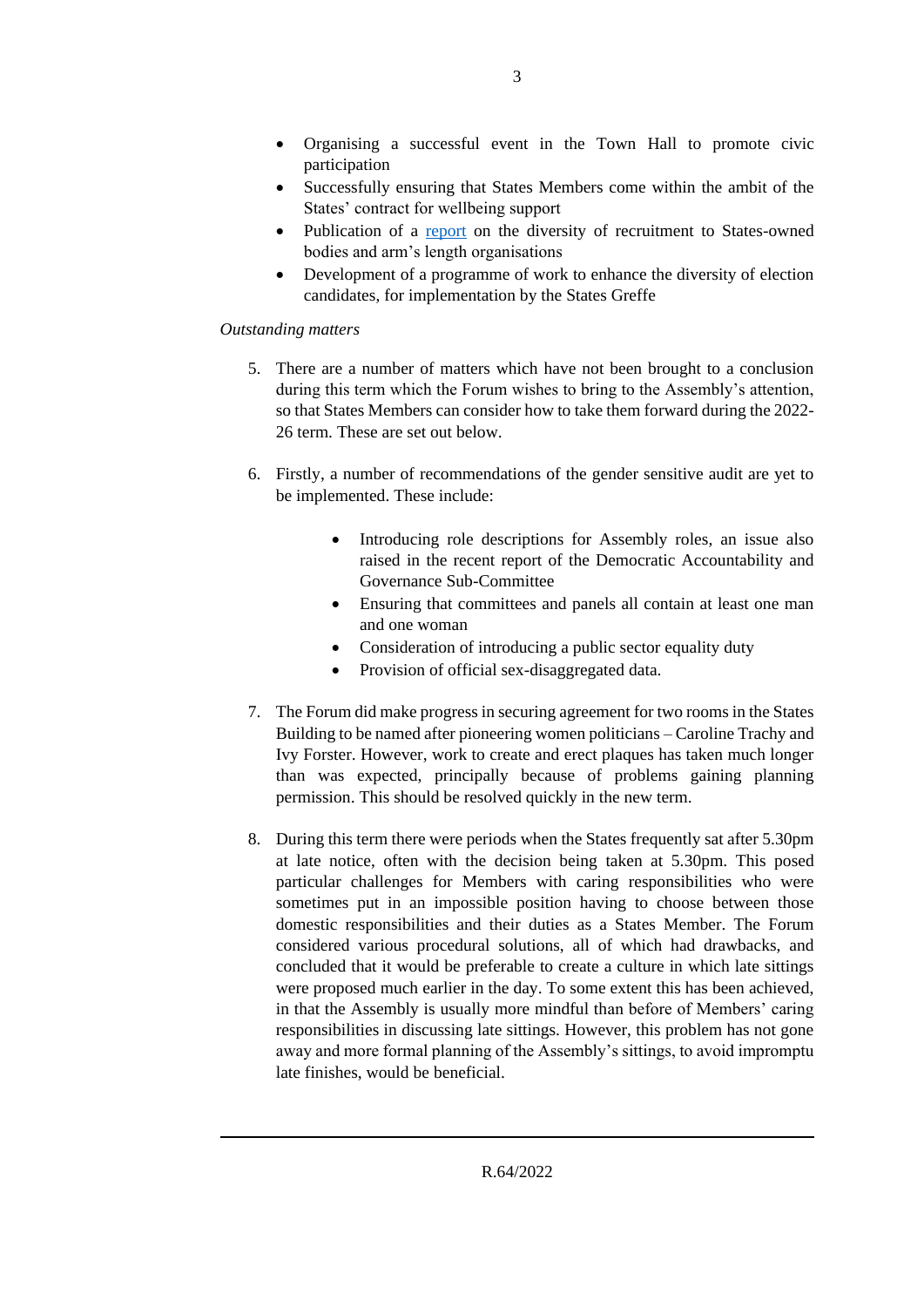- 10. The report we published on improving the diversity of recruitment to Statesowned bodies and arm's length organisations included a comprehensive action plan, based on international best practice. This won't be an easy fix and our main conclusion was that the initiative needs determined drive from government. At both officer and ministerial level there needs to be a much more sustained push for diversity initiatives such as this, with clarity about roles and responsibilities from the start of the new government. We encourage our successors to press for this because without clear leadership, real improvements to diversity will be difficult to sustain. We return to this below in setting out our overall priorities for the next States.
- 11. In considering the work PPC led on changing the Code of Conduct for Elected Members we commissioned research on the introduction of behaviour codes in other jurisdictions. These codes set out the behaviours expected from parliamentarians and other people who work in parliamentary buildings, in the light of various high-profile bullying and harassment cases which were not capable of being resolved using conventional parliamentary standards processes. The Forum met with the Deputy Speaker of the National Assembly of Quebec to discuss how their system works, following a recommendation from the Commonwealth Parliamentary Association. This is also a complex matter which brings into focus what similar arrangements could be put in place for States staff and we encourage our successors to continue work on this.

### *Other issues for the next Forum to consider*

- 12. In this section we refer to matters which are not part of the Forum's work programme during the 2018 term but which we consider should be taken up after 2022.
- 13. Our Chair lodged a [proposition](https://statesassembly.gov.je/assemblypropositions/2018/p.135-2018.pdf) in 2018 for the Diversity Forum to be set up as a standing committee of the Assembly, with its work supported by the States Greffe. A number of questions were raised about how this proposal would work in practice and the proposition was withdrawn in favour of the Forum being established as a PPC sub-committee. This has worked reasonably well, although the necessity for all our reports and comments to be submitted to PPC before being presented has been cumbersome. However, there is nothing in Standing Orders requiring the Diversity Forum to be re-established after the election. Not only is there a risk of the Assembly not establishing a diversity committee, there is also likely to be delay as the form of the committee and its terms of reference are considered afresh by the next States. We would like to see the Diversity